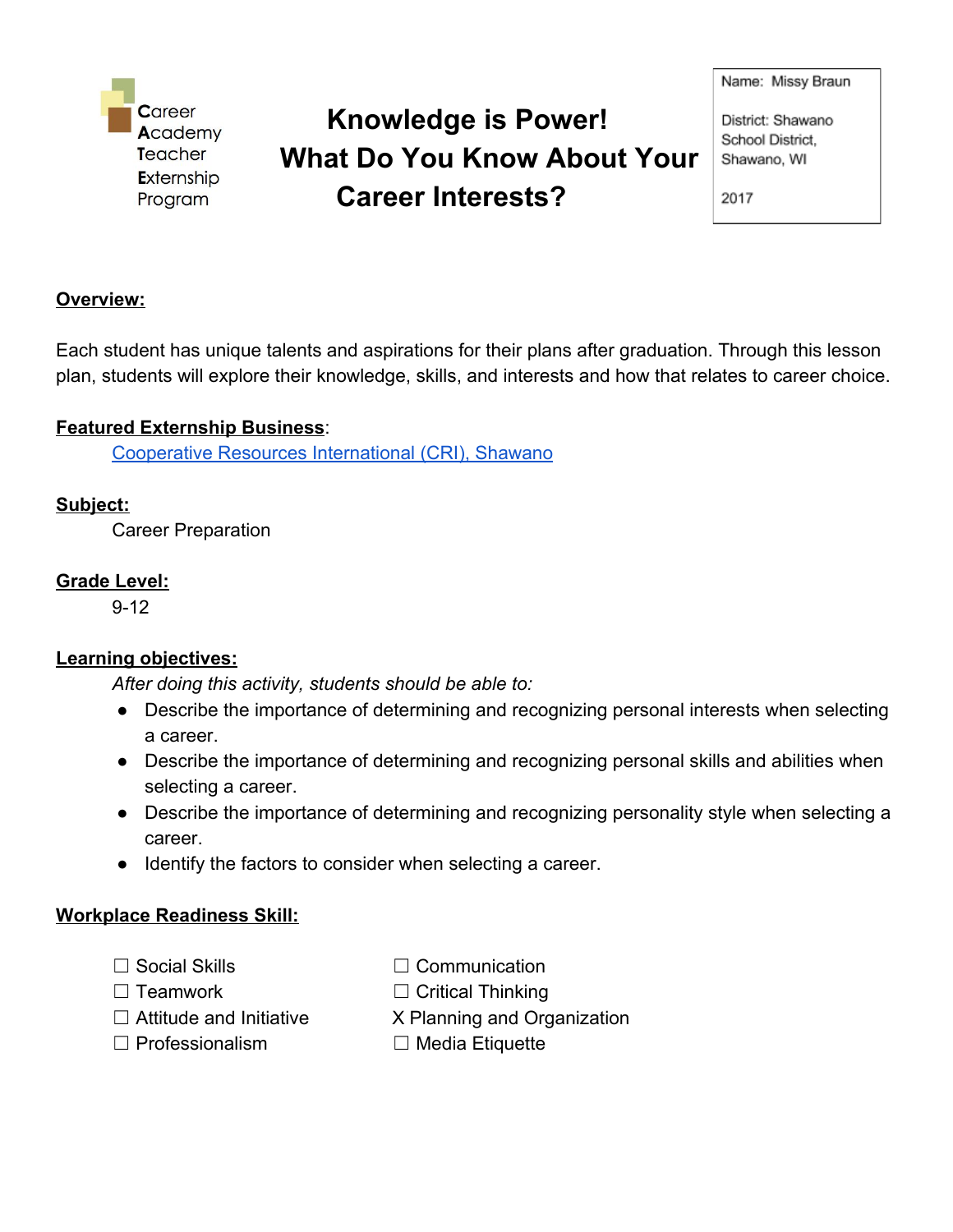# **Type of Activity:**

- X Individual
- $\Box$  Small group
- $\Box$  Whole class

# **Wisconsin Model Academic Standards for School Counseling:**

# **Academic Development Domain:**

School Counseling Content Standard B: Students will complete school with the academic preparation essential to choose from a wide range of substantial postsecondary options, including college.

School Counseling Content Standard C: Students will understand the relationship of academics to the world of work, and to life at home and in the community.

# **Career Development Domain:**

School Counseling Content Standard G: Students will acquire the self-knowledge necessary to make informed career decisions.

School Counseling Content Standard I: Students will employ career management strategies to achieve future career success and satisfaction.

**Time:** 60-90 minutes

# **Materials:**

- Whiteboard/Markers
- Handouts of the article *"5 Factors to Consider When Choosing a Career"* found at: <http://www.cvtips.com/career-choice/5-factors-to-consider-when-choosing-a-career-1.html>
- LiveCareer Report worksheet (attached)
- Computer

# **Directions:**

- 1. Start with interest approach of brainstorming list of career interests of students. Then have students calculate (roughly) how many hours a person would spend at work in a week, year, and even a lifetime! Discuss how people spend the majority of their lives working so it's important that they have a career that is interesting, rewarding, and enjoyable for them!
- 2. Have students read the short article, *"5 Factors to Consider When Choosing a Career*" (link above). Discuss as a class the importance of each area.
- 3. Have students register for a free account on LiveCareer website and take the test. Results will be recorded on the LiveCareer Report worksheet. This allows for the students to see areas of interests, skills, etc and not just what career is a match for them.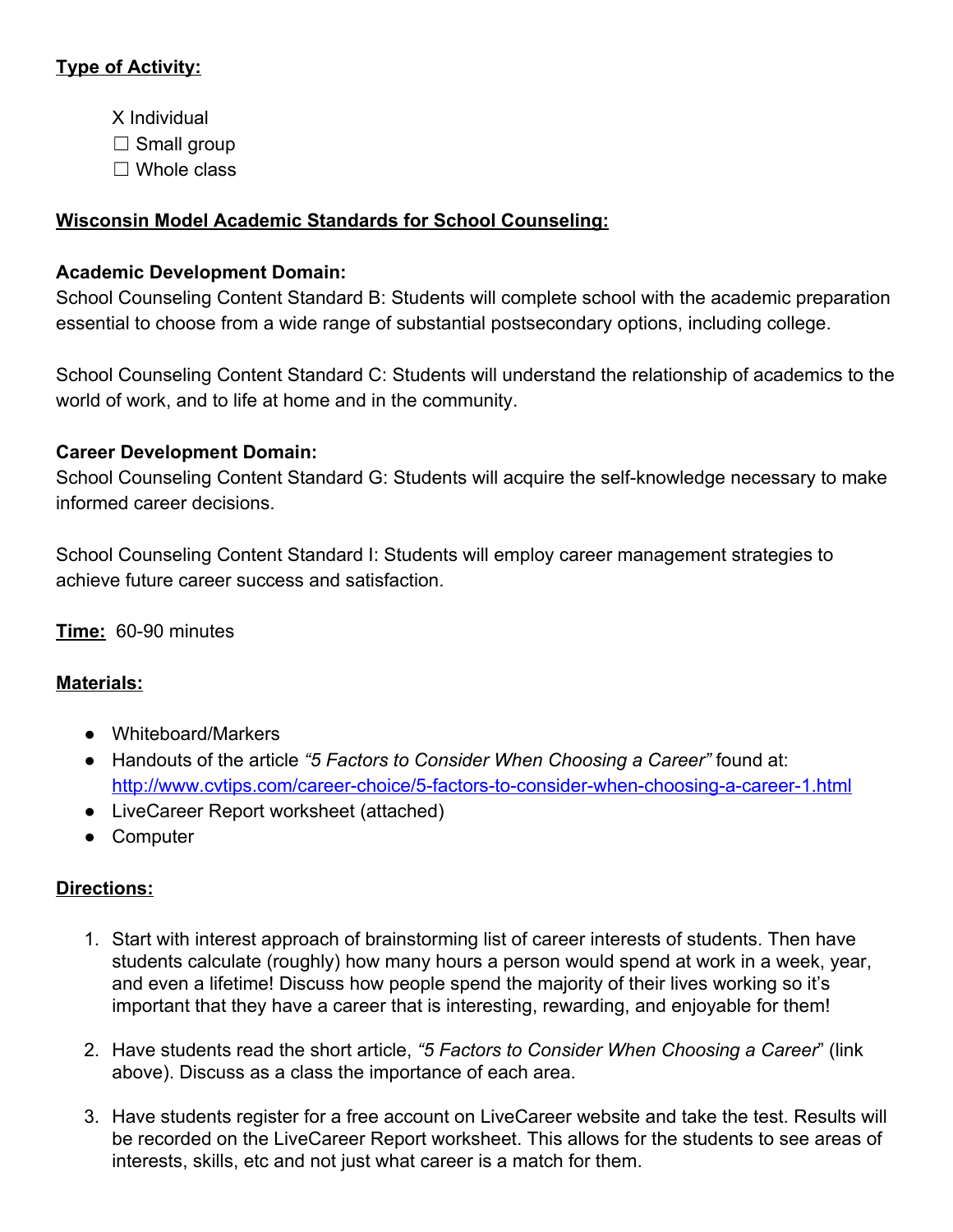#### **Wrap-up:**

Have students discuss the importance of skills and interests in regards to career choice and satisfaction. How does this knowledge impact your decisions and outlook of the future?

#### **Extension Activity:**

This lesson could easily be followed up with one that takes those interests, knowledge, and skills a step further by looking at specific career areas that would be of interest to the student. They could then research the training/education necessary for this career and the cost associated with it.

This lesson could also be reproduced with a number of other online career exploration sites, including **Career [Cruising.](https://public.careercruising.com/en/)** 



Knowledge is Power! What Do You Know About Your Career Interests? by Melissa Braun is licensed under a Creative Commons [Attribution-NonCommercial-ShareAlike](http://creativecommons.org/licenses/by-nc-sa/4.0/) 4.0 International [License.](http://creativecommons.org/licenses/by-nc-sa/4.0/)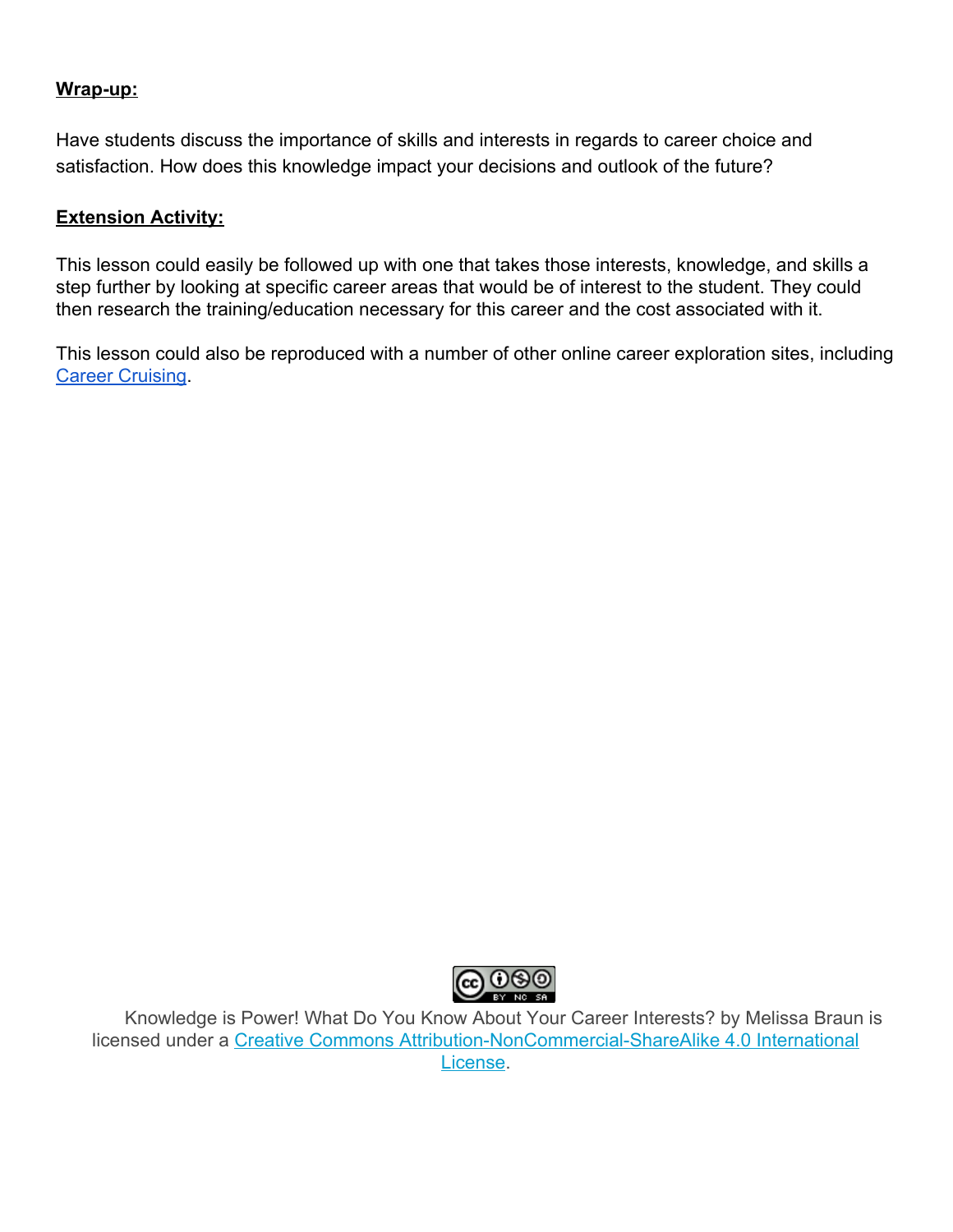Name: \_\_\_\_\_\_\_\_\_\_\_\_\_\_\_\_\_\_\_\_\_\_\_\_\_\_Date: \_\_\_\_\_\_\_\_\_\_\_\_

### **LiveCareer Report Worksheet**

Using the website: *http://www.livecareer.com/career-test* complete your LiveCareer "test". After you answer the questions, use the information from the LiveCareer Report to answer the following questions.

\_\_\_\_\_\_\_\_\_\_\_\_\_\_\_\_\_\_\_\_\_\_\_\_\_ \_\_\_\_\_\_\_\_\_\_\_\_\_\_\_\_\_\_\_\_\_\_ \_\_\_\_\_\_\_\_\_\_\_\_\_\_\_\_\_\_\_\_\_\_

1. List your top five occupational interests:

2. List the order of your "work styles" from highest to lowest percentile:

\_\_\_\_\_\_\_\_\_\_\_\_\_\_\_\_\_\_\_\_\_\_\_\_\_ \_\_\_\_\_\_\_\_\_\_\_\_\_\_\_\_\_\_\_\_\_\_

 $\overline{\phantom{a}}$  , and the set of the set of the set of the set of the set of the set of the set of the set of the set of the set of the set of the set of the set of the set of the set of the set of the set of the set of the s

3. List all interest scores over 70% below:

 $\_$ 

- 4. List any interest areas where you scored below 30%:
- 5. Using the graph generated for your personality type, indicate your level (high, medium, or low) in each of the following categories: